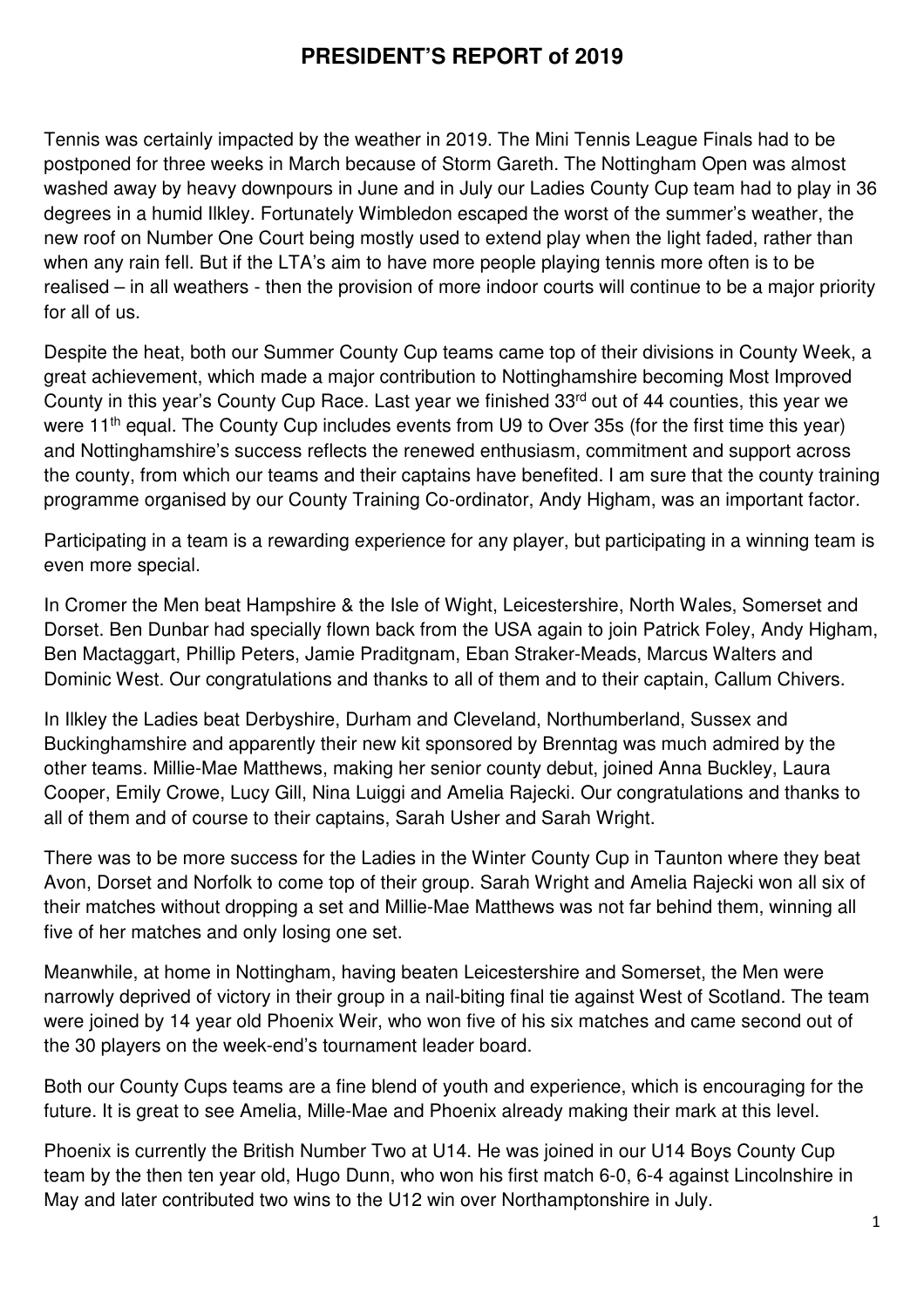Our County Cup Race had got off to a good start in March when the 18U Girls came first in their group and the 18U Boys came second in theirs. From a very windy Grantham (10U Girls) to a baking hot Caunton (U12 Boys) our Junior teams have travelled far and wide to represent the county.

A particularly successful Junior County team was the U12 Girls. In spite of the heat in Corby (33 degrees), they came top of their Qualifying Event, beating Northamptonshire, Leicestershire and Cambridgeshire. At the National Finals in Bolton they came up against the best counties in the country and finished 6<sup>th</sup> overall, a fine achievement. The team was Naomi Szczur and Mia Wainwright with Sophia Lager and Henna Quraishi, both ten years of age and playing in their first U12 County Cup.

With special thanks to all the parents for their support, we are grateful to all the Junior captains and assistants, Zeferino Antonio, James Cale, Callum Chivers, Jamie Drummond, James Harding, Andy Higham and Jane Stokes and to all their players, who represented Nottinghamshire and contributed to our Most Improved County Award this year.

Our County Teams are sponsored by Brenntag and we are indebted to them and to our other sponsors - Dunlop, Pendragon, John Pye Ltd. and RWB Accountants - for their continued support. We are also grateful to Rick Britton, who works tirelessly to retain our sponsors and to look after them for us.

At the moment, the results from the Seniors Inter-County Cup do not count towards the County Cup Race, which is a shame, as our Seniors have continued to do extremely well. However, this will be changing next year when the Senior Inter-County Cup will be consolidated with all the other County Cup events and this should make us even more successful.

This year the O50 Ladies, captained by Joanne Higham, and the O65 Ladies, captained by our own Rosie Watkins, gained promotion, while the O70 Ladies, captained by Jill Shelvey, finished 2<sup>nd</sup> in the first division, just missing out on the play-offs by sets. The O65 Men, captained by Nick Lodge, and the O70 Men, captained by Nick Shelvey, were also promoted.

Congratulations and thanks to them and to all the other team captains, Helen Adcott, Russell Blenkinsop, Richard Dickens, Maia Dunn, Aldonna Greenwood, Kevin Oxley and Jason Revill. Sadly Aldonna Greenwood has had to retire after many years captaining County teams, due to a severe injury, and we thank her for her contribution to tennis in the county.

Thanks also to David Carter, County Senior Coordinator Officer.

The West Bridgford Seniors tournament again had a strong entry from across the country and local successes were Elaine Masters and Kathryn Hale, who won the O50 Ladies Doubles, and Nick Lodge, who reached the final of the O65 Men's Singles. Burton Joyce, Nottingham Castle and West Bridgford entered various teams into the National Club Championships and it would be good to see more of our clubs joining them in the future.

At the beginning of the year in January at the British Open Seniors Indoor Championship, Tony Alexander and Peter Whitehead reached the final of the O60 Doubles. Sarah Wright won both the Women's 35 Singles title and, with our own Maia Dunn, the Women's 35 Doubles. Sarah's success continued in May when she captained the successful Over 35 Ladies England team in the 2019 Four Nations Championships in Dublin. At the British Open Clay Court Championships Sarah won the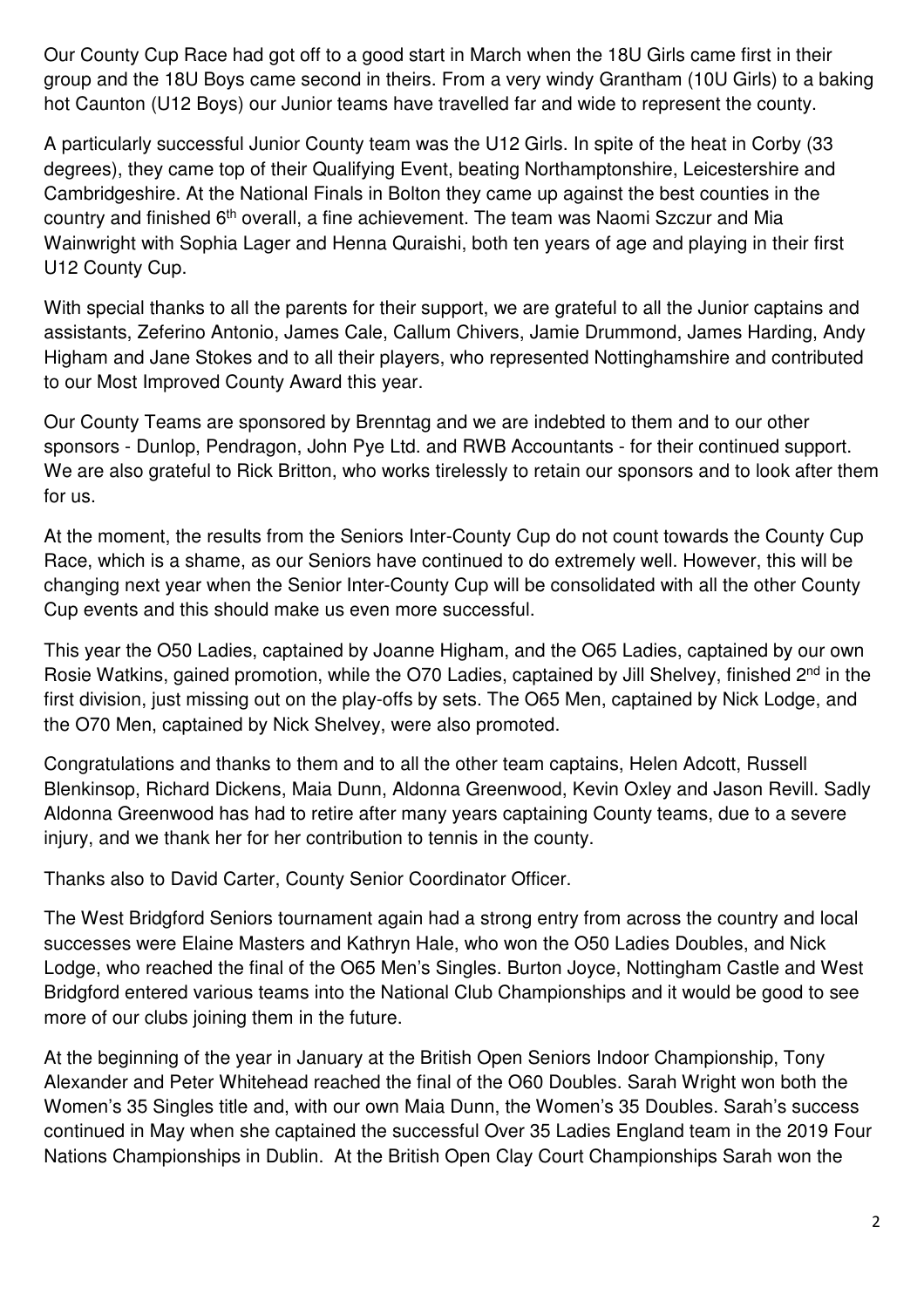O35 Ladies Singles and the Doubles, with Milli Shah. Meanwhile, Isabelle Bramhall won the O50 Ladies Singles and the Doubles, with Siobhan Nicholson.

At the British Senior Closed Grass Court Tournament played at Wimbledon in August, Maia Dunn won the O40 Ladies Singles and was subsequently invited to represent Great Britain in Florida. The next generation was also playing at Wimbledon in August, Hugo Dunn reaching the last 16 of the Road to Wimbledon Finals. Considering he is only 11 and was playing older boys, this is a great achievement. Annabel Bird, from Farnsfield Tennis Club, was our other Road to Wimbledon finalist and she too reached the last 16. Both these young players had an unforgettable experience at the All England Club and we congratulate both of them.

The Nature Valley Nottingham Open is an LTA pre-Wimbledon grass court event, but there was less play on the grass than usual, as torrential rain forced many of the matches indoors, which was very disappointing for the spectators, especially after the success of this event in recent years. We had again invited Club Chairs or their representatives to an informal meeting and tea during the Nottingham Open, but this had to be cancelled. Last year we had specifically offered advice on compliance with the LTA's new safeguarding requirements. A year later all our clubs have a Safeguarding Officer in place and Sue Clague, our county Safeguarding Officer, continues to assist clubs to ensure that young people and vulnerable adults are protected in our sport.

In the WTA event, French top seed, Caroline Garcia, came from a set down to take the Singles title, defeating second seed Donna Vekic (a familiar figure on the Nottingham courts). An even more familiar Nottingham figure won the ATP Challenger singles title. I remember a young Dan Evans, from Solihull, competing in and winning the Notts Junior Open (the old Uponor) and he was later based at the Nottingham Tennis Centre, when he was coached by Mark Hilton. Evans has certainly had a chequered tennis career and a rocky relationship with the LTA, but the way in which he has rebuilt that career to become the British number one and Davis Cup hero again, after being banned for a year in 2017, is both impressive and heart-warming. The first steps on that long road back were taken at last year's Nottingham Open, where he reached the final.

Dan Evans was the first winner of the re-named Paul Hutchins Trophy. Paul, who died this year, presented our Awards in 2015 and later that year and in the following years was the LTA Tournament Director of the WTA and ATP events at the revived Nottingham Open. These events were a huge success and attracted record-breaking crowds. This success was a direct result of Paul's incredible attention to detail. From the choice of the floral displays around the grounds to monitoring in person the traffic flow out of the car parks, nothing escaped his attention. On court he delivered outstanding tennis of the highest quality and off court a top class sporting event with a great atmosphere for the spectators. He was respected by and very popular with the players and he inspired his team of enthusiastic volunteers with his leadership and professionalism.

Paul often publicly expressed his pride in the success of the event and acknowledged the support of the people of Nottingham. In their turn the people of Nottinghamshire owe him a huge debt for a job well done and for his commitment to tennis in the county. We will miss him.

Linked to the local interest in the Nature Valley Nottingham Open, a number of our clubs held successful Nature Valley Open Days to raise their profiles in the local community and to encourage and welcome potential new members. Collingham Tennis Club, in the spirit of widening participation, linked theirs to mental health and other support groups and also featured a wheelchair tennis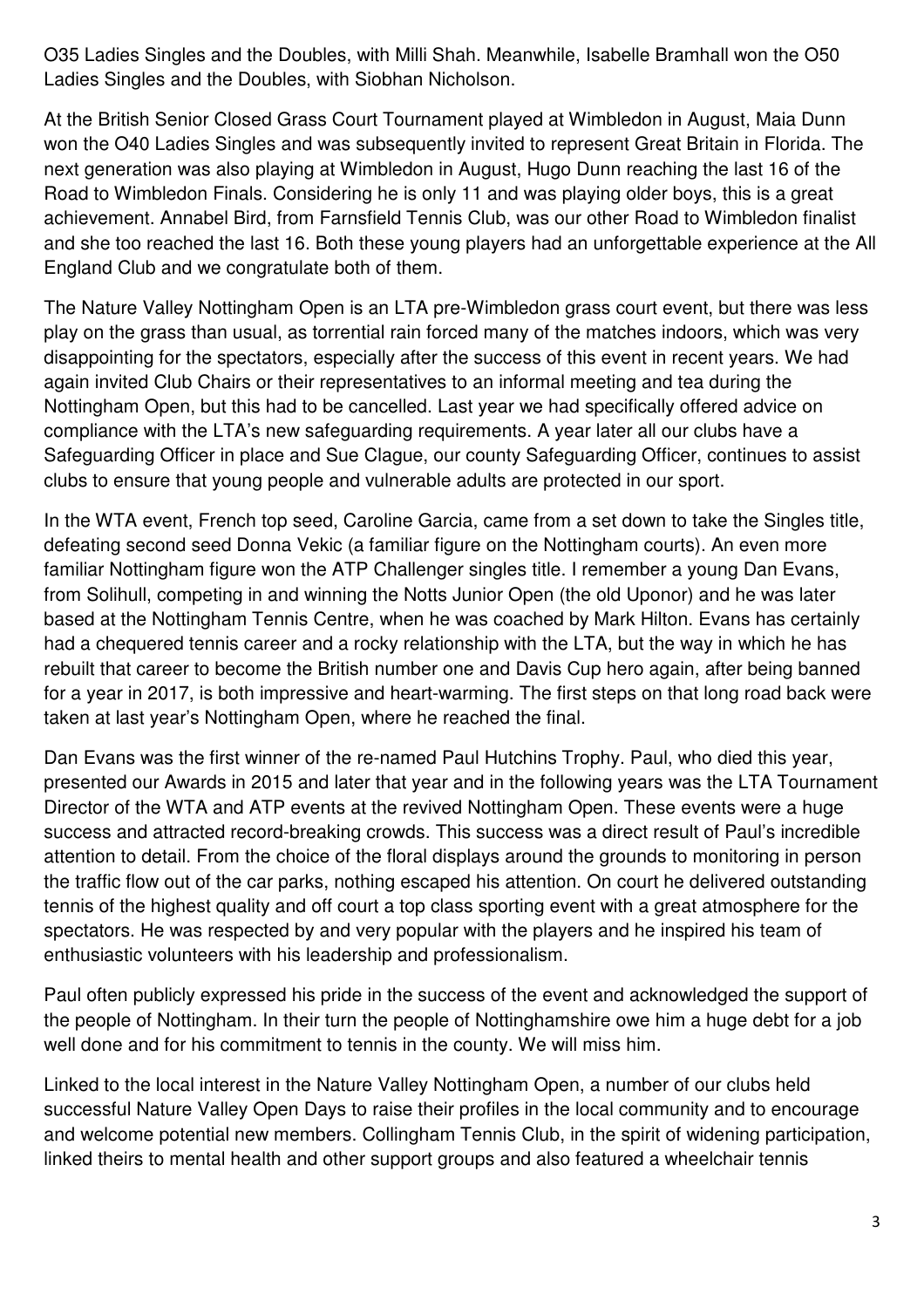exhibition match. A local wheelchair user, who had not played tennis since school, was inspired to take it up again.

In July, James Shaw reached the second round of the Quad Singles at the British Open Wheelchair Championships in Nottingham and particularly appreciated the vociferous local supporters, if not the unexpected heat. In May James had represented Great Britain at the World Team Cup in Israel and later with his partner Kim, from Korea, won the Doubles title at the French Riviera Open in September, as well as playing tournaments in the Czech Republic , Germany, Italy, Switzerland and the USA.

Freya Christie started the year in January with a British Tour Singles title in Loughborough and then played in the ITF World Tennis Tour in Korea, India and Israel, winning a Doubles title with Ekaterina Yashina in Khimki in Russia in May. She also partnered Katie Swan in the first round of the Ladies Doubles at Wimbledon.

Luke Bambridge reached four Doubles finals with Jonny O'Mara in India, Brazil, Florida and Portugal. They also got to the second round of the Australian Open, where they were beaten by Jamie Murray and Bueno Soares. Luke also played Mixed Doubles with Asia Muhammad of the USA, reaching the second round of both the French Open and Wimbledon. However, the high point of his year was reaching the Quarter Finals of the Men's Doubles at the US Open with Ben McLachlan. New Zealand born, Ben, represents Japan and the pair enjoyed very vocal courtside support from the Japanese tennis fans in New York.

Amelia Rajecki is currently number one on the British Tour Leaderboard, having won five British Grade 2 Tours this year – Billesley, Corby, Loughborough, Oxford and Ilkley. At the Junior Nationals in Nottingham in September, she reached the final of the 18U Girls Singles, while her County Cup team-mate, Millie Mae-Matthews, reached the final of the 16U Girls Doubles. Phoenix Weir reached the semi-final of the 14U Boys Singles and won the 14U Boys Doubles with Ben Hudson.

Phoenix also did very well at the Notts County Championships at the end of August, winning the 18U Boys Singles, the 18U Boys Doubles with Daniel Wright, and the 14U Boys Doubles with his brother, Indy.

This year's County Championships, sponsored by John Pye Auctions, were a great success with the entries up on recent years, particularly in the female categories. Jessica Spencer won six titles – the Ladies Singles, beating Maia Dunn, the 18U and 16U Girls Singles, the 18U Girls Doubles with Sophie Cassidy-De Falco, the 16U Girls Doubles with Olivia Corfe and the 18U Mixed Doubles with Tom Utton.

In addition to the 18U Boys Doubles, Daniel Wright won the 16U Boys singles, the 16U Boys Doubles with Kade Straker-Meads and the 16U Mixed Doubles with Olivia Corfe.

Hugo Dunn (Most Improved Junior Boy in February's Notts LTA Awards) won the 12U Boys Singles, the 12U Boys Doubles with Jack Stamp and the 12U Mixed Doubles with his sister, Lilia. He was beaten in the 14U Boys Singles final by Connor Green.

Other winners were Naomi Szczur (14U Girls Singles), Henna Qurashi (12U Girls Singles) and Patrick Foley, who beat Andy Higham in a hard-fought Men's Singles Final.